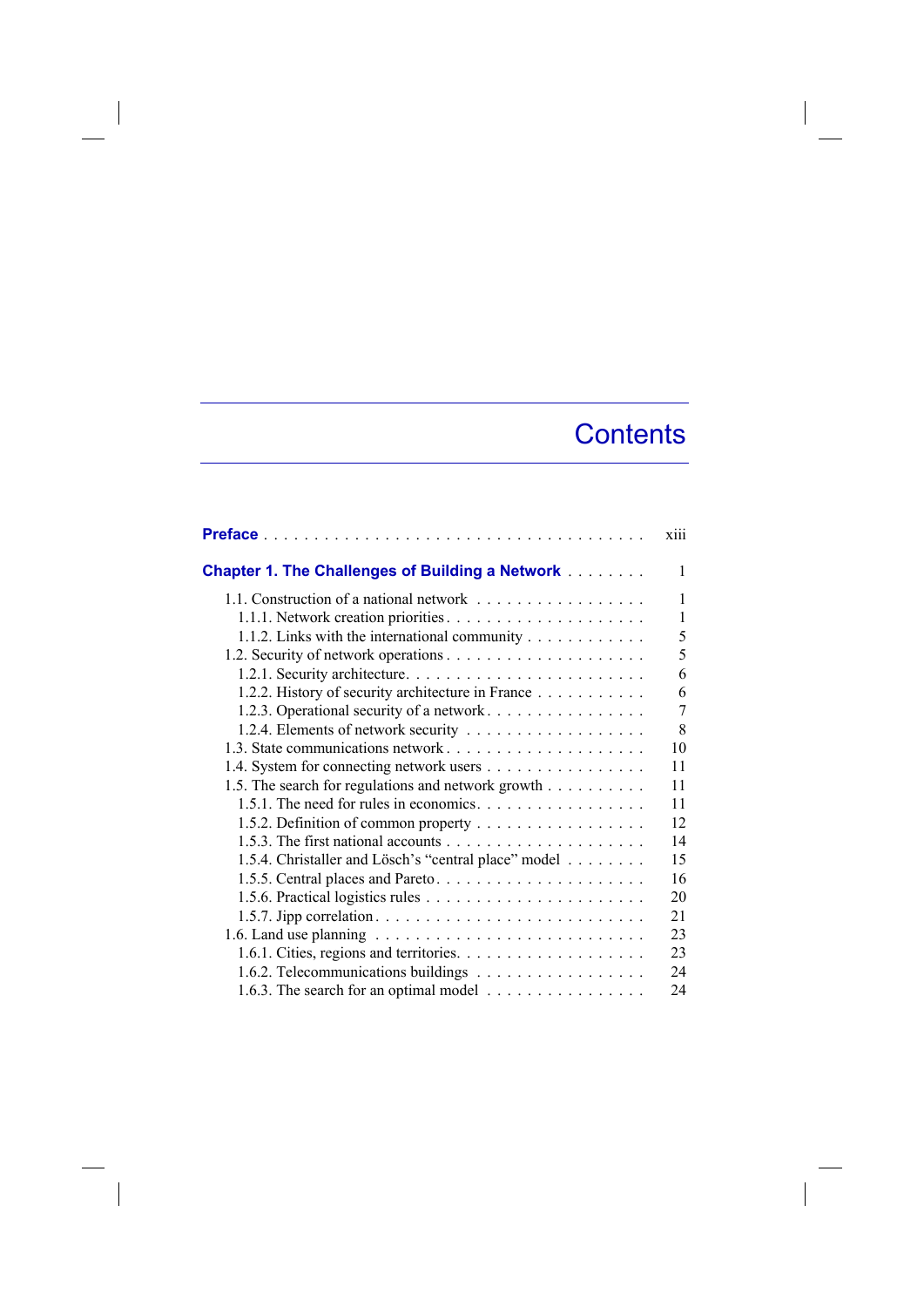## vi Communication Networks Economy

 $\overline{\phantom{a}}$ 

|                                                           | 26 |
|-----------------------------------------------------------|----|
|                                                           | 26 |
|                                                           | 26 |
|                                                           | 26 |
| 1.8. Usage metrics for digital technology                 | 27 |
|                                                           | 27 |
|                                                           | 28 |
|                                                           | 28 |
| <b>Chapter 2. Network Structure and Architecture </b>     | 29 |
|                                                           | 29 |
|                                                           | 29 |
|                                                           | 29 |
|                                                           | 30 |
|                                                           | 33 |
|                                                           | 34 |
|                                                           | 34 |
| 2.2.2. The different structures of fixed subscriber lines | 37 |
|                                                           | 42 |
|                                                           | 49 |
|                                                           | 50 |
| 2.4.1. Next-generation network structure                  | 50 |
|                                                           | 52 |
| 2.4.3. The relationship between traffic and time.         | 53 |
|                                                           | 53 |
|                                                           | 53 |
|                                                           | 56 |
|                                                           | 56 |
| 2.5.4. Internet addressing and e-mail addresses           | 59 |
| 2.5.5. Connections between IP networks                    | 62 |
| 2.5.6. The concept of "Internet governance".              | 65 |
|                                                           | 66 |
|                                                           | 66 |
|                                                           | 67 |
| 2.6.3. Bring your own device (BYOD)                       | 68 |
|                                                           | 69 |
|                                                           | 69 |
|                                                           | 70 |
| 2.7.3. Voice applications and voice messaging             | 71 |
|                                                           |    |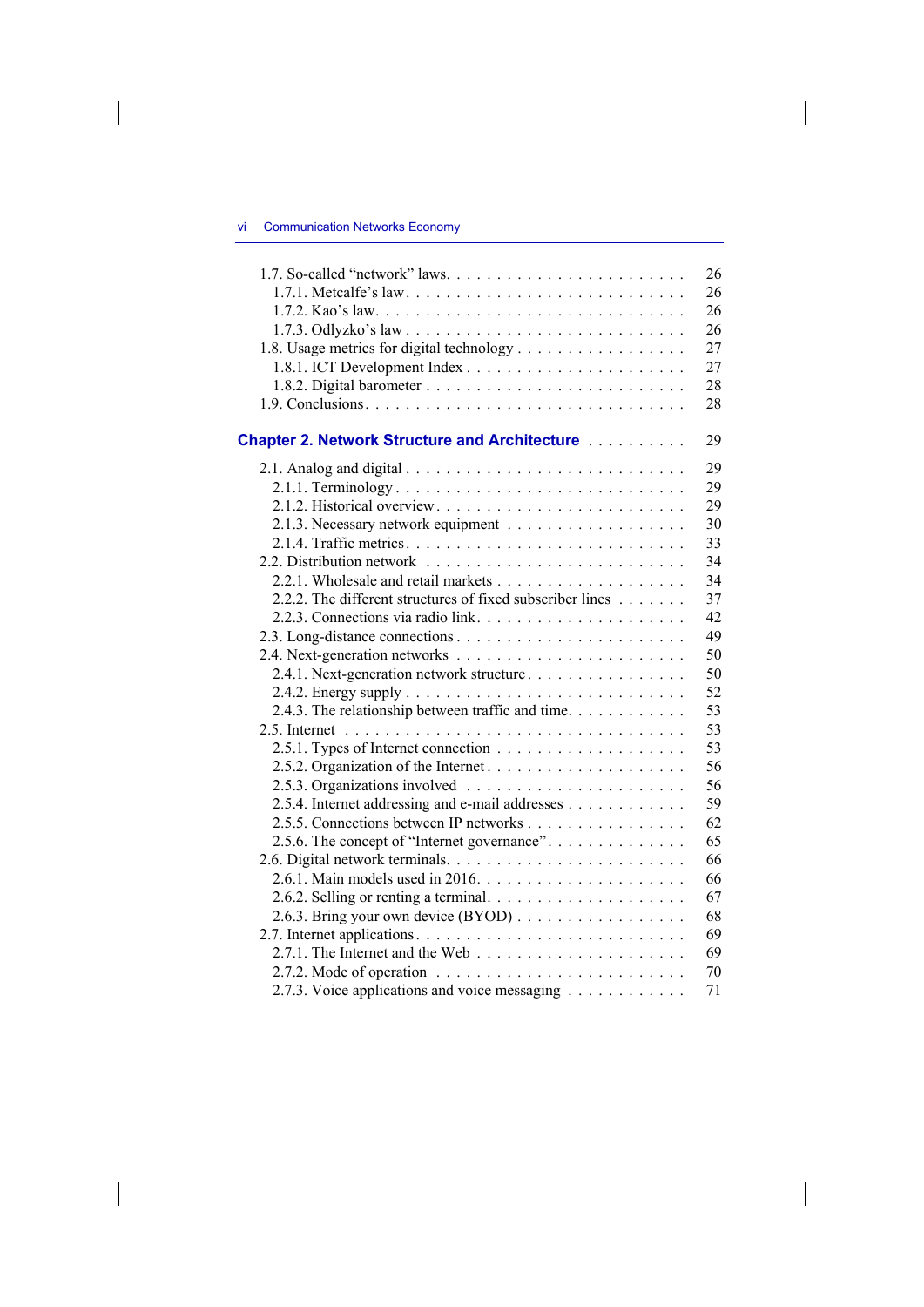|                                                                                 | 72  |
|---------------------------------------------------------------------------------|-----|
| 2.7.5. Searching for information online                                         | 73  |
|                                                                                 | 74  |
|                                                                                 | 75  |
|                                                                                 | 76  |
|                                                                                 | 76  |
|                                                                                 | 76  |
|                                                                                 | 77  |
|                                                                                 | 77  |
|                                                                                 | 78  |
| 2.7.14. Online gaming $\ldots \ldots \ldots \ldots \ldots \ldots \ldots \ldots$ | 79  |
|                                                                                 | 79  |
|                                                                                 | 80  |
|                                                                                 | 80  |
|                                                                                 | 80  |
|                                                                                 | 80  |
|                                                                                 | 81  |
|                                                                                 | 81  |
| 2.10. Assessments considered by network operators                               | 84  |
|                                                                                 | 84  |
|                                                                                 | 85  |
|                                                                                 | 85  |
| <b>Chapter 3. Communications Services Regulations</b>                           | 87  |
| 3.1. The international regulatory framework                                     | 87  |
| 3.1.1. Trade agreements between States                                          | 87  |
|                                                                                 | 91  |
| 3.1.3. Technical standardization bodies                                         | 92  |
| 3.1.4. Globalization and economic growth                                        | 96  |
| 3.2. The European regulatory framework                                          | 97  |
|                                                                                 | 97  |
|                                                                                 | 97  |
| 3.2.3. Standardization of telecommunications and ICT                            | 98  |
|                                                                                 | 100 |
|                                                                                 | 100 |
|                                                                                 | 100 |
|                                                                                 | 100 |
|                                                                                 | 101 |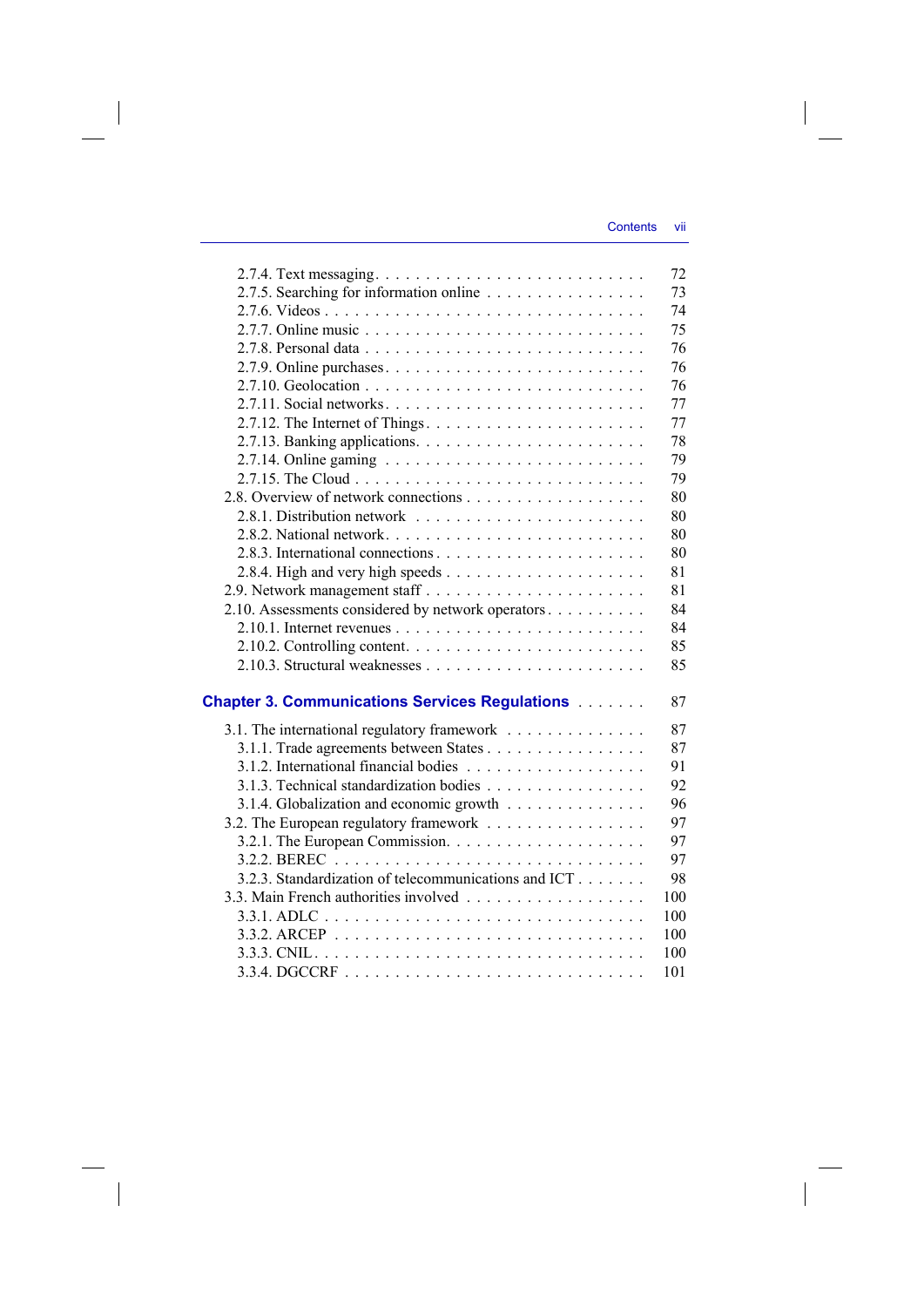## viii Communication Networks Economy

 $\overline{\phantom{a}}$ 

|                                                          | 101 |
|----------------------------------------------------------|-----|
|                                                          | 101 |
|                                                          | 102 |
| 3.4.1. Assessment of implementation costs.               | 102 |
| 3.4.2. Background to circuit switching                   | 104 |
|                                                          | 106 |
|                                                          | 107 |
|                                                          | 108 |
|                                                          | 108 |
|                                                          | 109 |
|                                                          | 110 |
|                                                          | 110 |
|                                                          | 111 |
|                                                          | 112 |
|                                                          | 114 |
|                                                          | 117 |
|                                                          | 117 |
|                                                          | 117 |
|                                                          | 119 |
|                                                          | 122 |
|                                                          |     |
| <b>Chapter 4. Supply and Demand in Communications</b>    | 125 |
|                                                          | 125 |
|                                                          | 125 |
| 4.1.2. Satisfaction of needs in communications services. | 132 |
|                                                          | 134 |
| 4.1.4. Monopoly, duopoly or competition                  | 135 |
|                                                          | 135 |
|                                                          | 136 |
| 4.2.1. Responsibilities of a country's main operator     | 136 |
| 4.2.2. Public service tasks and universal service        | 137 |
| 4.2.3. People with disabilities and under-age children   | 140 |
|                                                          | 142 |
|                                                          | 143 |
|                                                          | 146 |
|                                                          | 148 |
|                                                          | 148 |
|                                                          | 149 |
|                                                          | 153 |
|                                                          |     |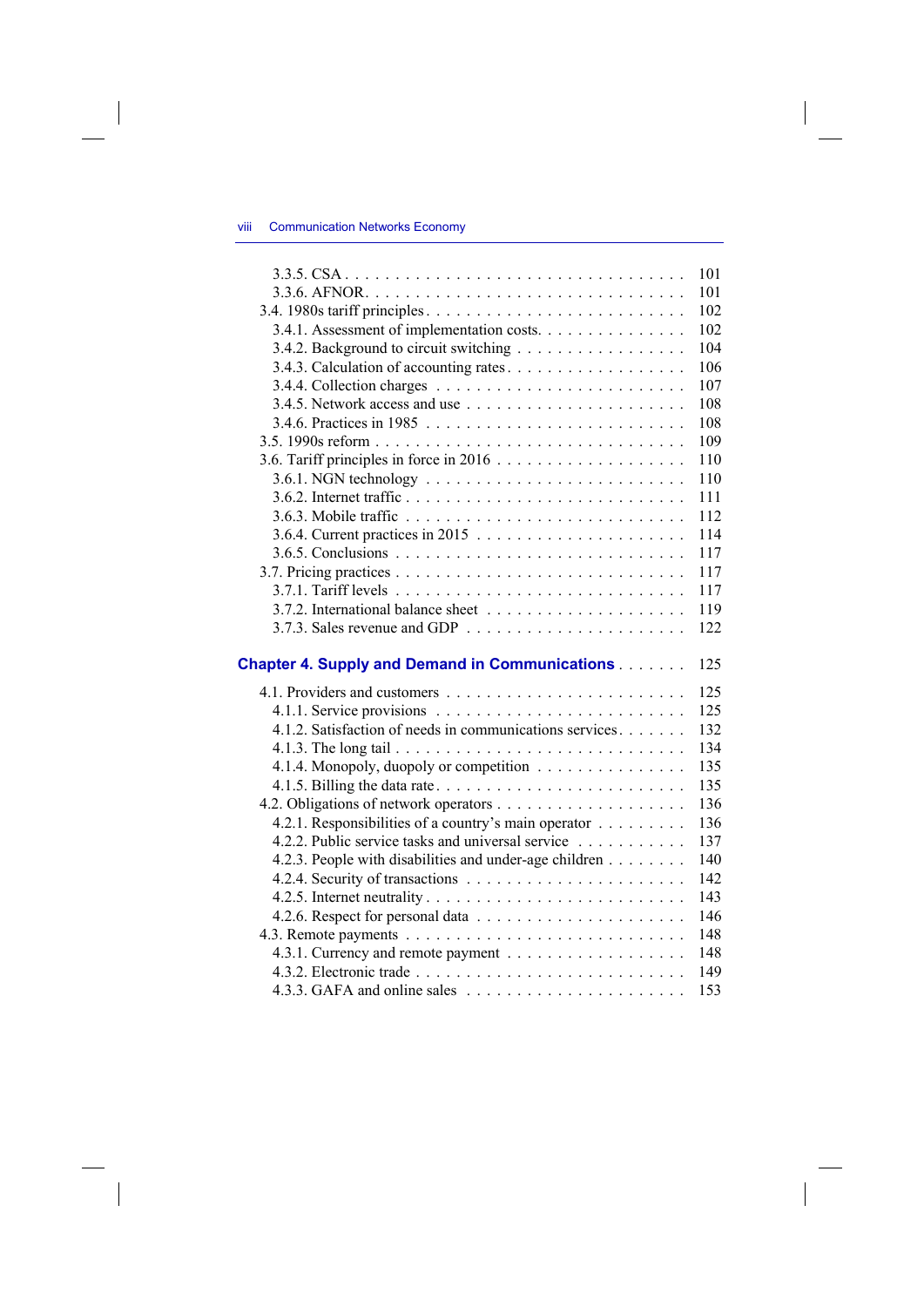|                                                                                   | 154 |
|-----------------------------------------------------------------------------------|-----|
|                                                                                   | 155 |
|                                                                                   | 156 |
|                                                                                   | 156 |
|                                                                                   | 157 |
| 4.4.3. Other Blockchain applications.                                             | 158 |
|                                                                                   | 160 |
|                                                                                   | 162 |
|                                                                                   | 164 |
|                                                                                   | 164 |
|                                                                                   | 165 |
|                                                                                   | 165 |
|                                                                                   | 167 |
| Chapter 5. The Impact of the Internet on the Economy.                             | 169 |
| 5.1. Network operators and the new economic order.                                | 169 |
|                                                                                   | 169 |
|                                                                                   | 175 |
|                                                                                   | 176 |
| 5.1.4. Difficulties encountered by operators                                      | 177 |
| 5.1.5. The slowdown of the electronics market.                                    | 178 |
| 5.1.6. The four faces of hacking. $\dots \dots \dots \dots \dots \dots \dots$     | 179 |
|                                                                                   | 180 |
|                                                                                   | 180 |
| 5.2.2. The press and information $\dots \dots \dots \dots \dots \dots \dots$      | 184 |
| 5.2.3. Adapting professions to digital technology                                 | 186 |
| 5.2.4. The Internet and society $\dots \dots \dots \dots \dots \dots \dots \dots$ | 192 |
| 5.3. The new economy $\ldots \ldots \ldots \ldots \ldots \ldots \ldots \ldots$    | 196 |
| 5.3.1. Industrial and commercial cycles                                           | 196 |
|                                                                                   | 199 |
| 5.3.3. The typical actors in the digital economy $\dots \dots \dots$              | 201 |
| 5.3.4. Factors for success provided by NGN                                        | 204 |
|                                                                                   | 205 |
| 5.4.1. Political and regulatory variables                                         | 205 |
|                                                                                   | 206 |
|                                                                                   | 207 |
| 5.4.4. The crisis of the components industry                                      | 209 |
|                                                                                   | 214 |
|                                                                                   | 214 |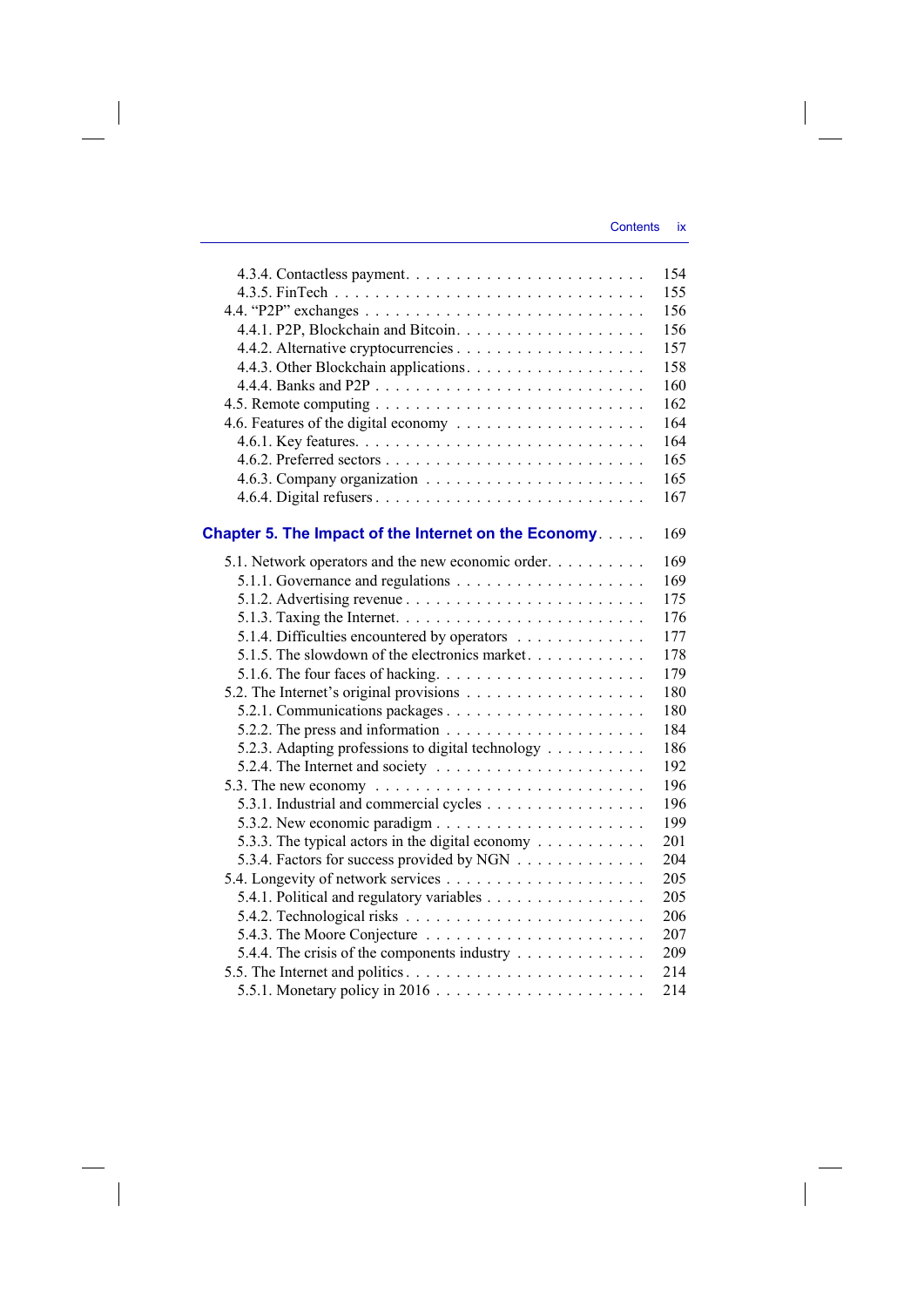## x Communication Networks Economy

 $\overline{\phantom{a}}$ 

| 5.5.2. The Internet, an instrument of capitalism                                    | 215 |
|-------------------------------------------------------------------------------------|-----|
| 5.5.3. The Internet, an instrument for domination.                                  | 217 |
| 5.5.4. The dangers of the American economy                                          | 219 |
|                                                                                     | 219 |
| 5.6. Experts faced with the future of the Internet                                  | 220 |
| 5.6.1. The sharing economy. $\dots \dots \dots \dots \dots \dots \dots \dots \dots$ | 221 |
| 5.6.2. The social justification of the Internet.                                    | 222 |
|                                                                                     | 223 |
|                                                                                     | 223 |
|                                                                                     | 224 |
| 5.6.6. The economic cycles of electronics                                           | 226 |
| 5.6.7. Moving toward an economic "third age"                                        | 226 |
| 5.6.8. The end of the world and the death of the Internet                           | 228 |
|                                                                                     |     |
| <b>Chapter 6. The Economy and the Future of the Internet</b>                        | 231 |
|                                                                                     | 231 |
| 6.2. Internet network structures                                                    | 232 |
| 6.3. Network regulations and pricing systems                                        | 233 |
|                                                                                     | 233 |
|                                                                                     | 234 |
|                                                                                     | 236 |
|                                                                                     |     |
|                                                                                     | 239 |
|                                                                                     |     |
|                                                                                     | 241 |
| <b>Appendix 2. Potential Harmfulness of Radio Waves</b>                             | 245 |
|                                                                                     |     |
| <b>Appendix 3. ICT and Telecommunications:</b>                                      |     |
|                                                                                     | 247 |
| <b>Appendix 4. Variation in "Working Day"</b>                                       |     |
|                                                                                     | 249 |
|                                                                                     |     |
| <b>Appendix 5. Hourly Variation in</b>                                              |     |
| National Phone Tariffs (1985)                                                       | 251 |
| <b>Appendix 6. Measuring the Information</b>                                        |     |
|                                                                                     |     |
|                                                                                     |     |